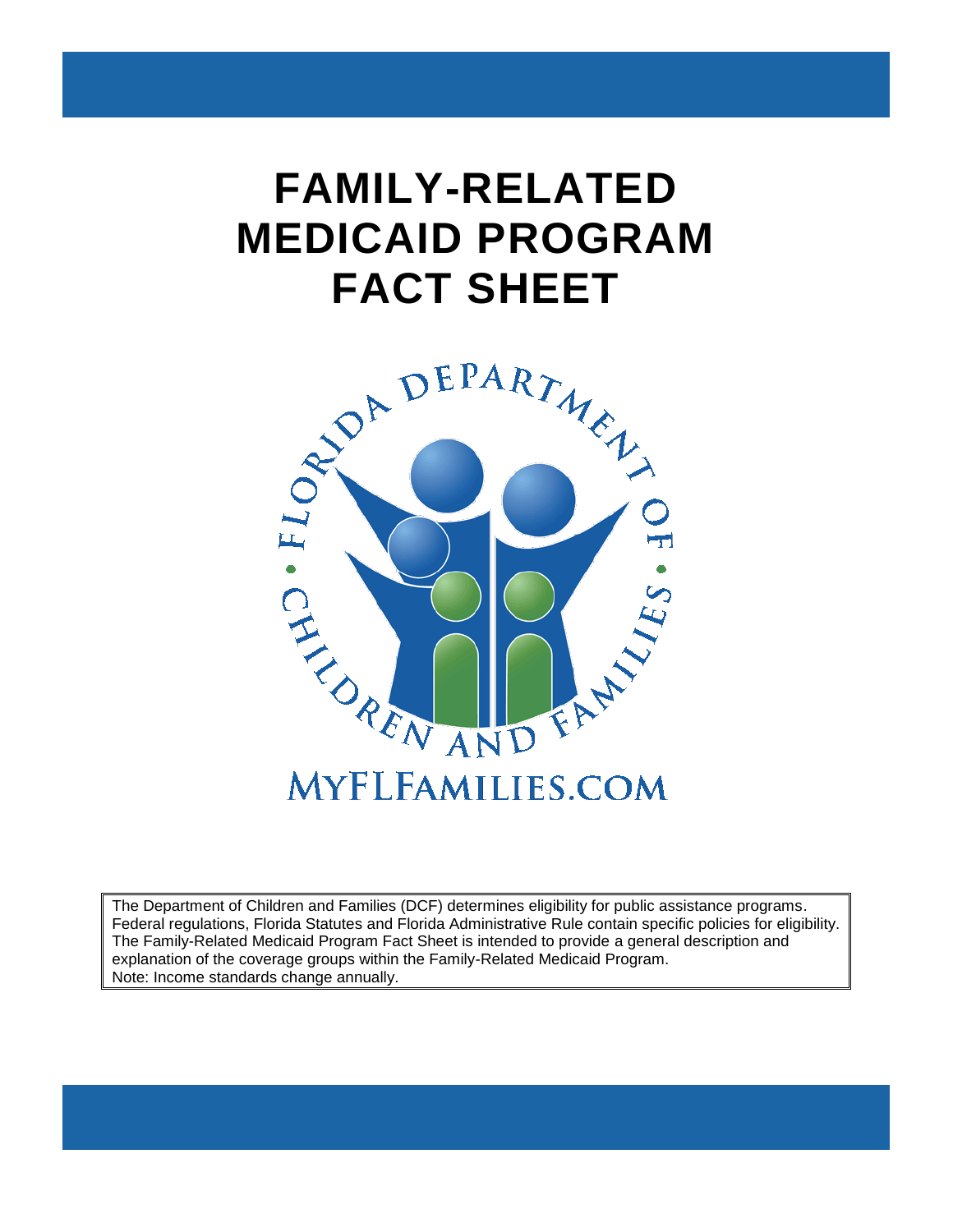# **Who is the Department of Children and Families (DCF)?**

Department of Children and Families determines eligibility for food assistance (formally known as food stamps), Temporary Cash Assistance (TCA) and Medicaid and other benefits for eligible needy individuals and families.

- For more information about food assistance: https://www.myfifamilies.com/service[programs/access/food-assistance-and-suncap.shtml](https://www.myflfamilies.com/service-programs/access/food-assistance-and-suncap.shtml)
- For more information about temporary cash assistance: https://www.myfifamilies.com/service[programs/access/temporary-cash-assistance.shtml](https://www.myflfamilies.com/service-programs/access/temporary-cash-assistance.shtml)
- For more information about Medicaid for aged and disabled: https://www.myfifamilies.com/service[programs/access/medicaid.shtml](https://www.myflfamilies.com/service-programs/access/medicaid.shtml)

# **What is Medicaid?**

A federal and state program that provides medical assistance to individuals based on eligibility requirements for technical and financial criteria as defined in the policy.

#### **Who can be covered by Family-Related Medicaid?**

Individuals potentially eligible for Family-Related Medicaid include:

- Pregnant Women
- Parents and other Caretaker Relatives
- Children under age 19
- Children age 19 up to 21
- Former Foster Care Children age 18 up to 26

To be eligible for Family-Related Medicaid, individuals must meet the technical eligibility criteria and income test for a coverage group. The Family-Related Medicaid Income Limit chart is located at: [https://www.myflfamilies.com/service-programs/access/docs/esspolicymanual/a\\_07.pdf](https://www.myflfamilies.com/service-programs/access/docs/esspolicymanual/a_07.pdf)

#### **Family-Related Medicaid Coverage Groups**

#### Coverage for Pregnant Women

Medicaid is provided for the pregnant woman for the duration of her pregnancy and two months postpartum.

#### Coverage for Parents and Other Caretaker Relatives

Parents and other caretaker relatives must have at least one dependent minor child in the home. Parents and caretaker relatives, including their spouses, must be within the specified degree of relationship. This includes natural, biological, step or adoptive parents, siblings, first cousins, nephews, nieces, aunts, uncles, grandparents, and individuals of preceding generations as denoted by prefixes of great, and great-great.

Once the last child in the household turns 18 years of age, the parent(s) or other caretaker relative loses eligibility for coverage in Family-Related Medicaid.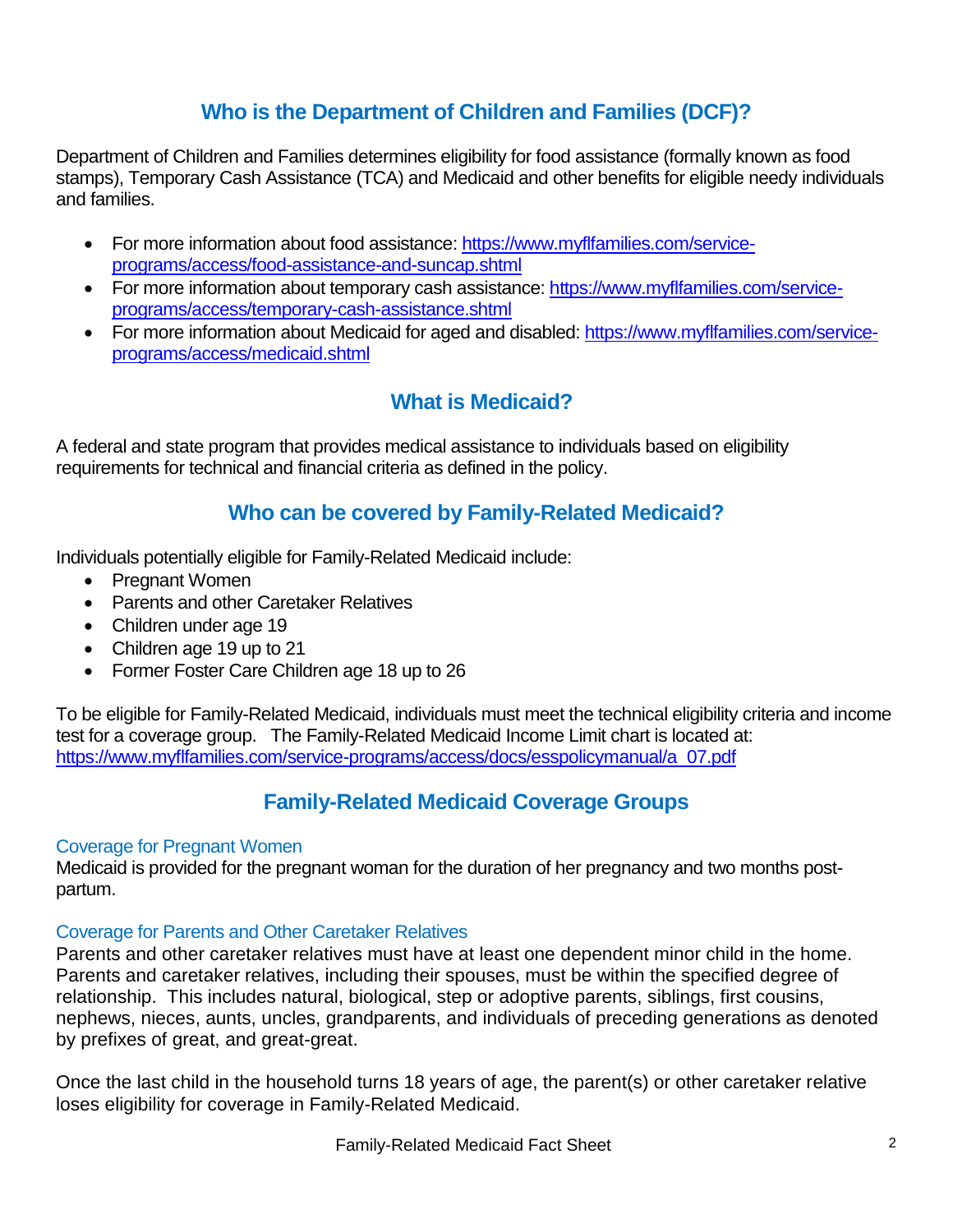## **Coverage for Children**

**Children under age 19** – Medicaid may be provided to children under age 19, who are unmarried, not legally emancipated, or whose marriage was annulled. This includes, children living with non-relatives or living independently.

**Children 19 up to 21 Years Old** – Medicaid may be provided to individuals who are 19 and 20 years old who are unmarried or whose marriage was annulled.

**Former Foster Care Children** – Individuals who are under age 26 may receive Medicaid if they were in foster care under the responsibility of the state and receiving Florida Medicaid when they aged out of foster care. There is no income limit for this coverage group.

**Continuous Medicaid Eligibility** – Children under age five who become ineligible for Medicaid, may remain on Medicaid for up to twelve months from the last eligibility review. Children age 5 through 19 may receive a minimum of six months from the last eligibility review.

#### **Other Medical Services**

Individuals who do not qualify for Medicaid under any of these coverage groups due to income, may be referred to the Children's Health Insurance Program (CHIP) or referred to the Federally Facilitated Marketplace (FFM) for an evaluation of coverage under their program.

**Children's Health Insurance Program (CHIP)** – CHIP provides medical coverage for children under age 19 whose household income is above the Medicaid income limit. The household is responsible to pay a monthly premium for coverage. Additional information regarding CHIP is available at: <http://www.floridakidcare.org/>

**Federally Facilitated Marketplace (FFM)** – The Federally Facilitated Marketplace (FFM) is an online marketplace to assist individuals applying for a qualified health insurance plan. Individuals may qualify for Advance Premium Tax Credits (APTCs) to help pay health insurance premiums. Individuals will be referred to the FFM if they are determined over income for Family-Related Medicaid. Additional information regarding the FFM is available at: [http://healthcare.gov](http://healthcare.gov/)

**Children's Medical Services Network (CMS)** – CMS provides case management services to eligible children from birth through age 18 who have special behavioral or physical health needs or have a chronic medical condition. Additional information regarding CMS is available at: <http://www.cms-kids.com/families/families.html>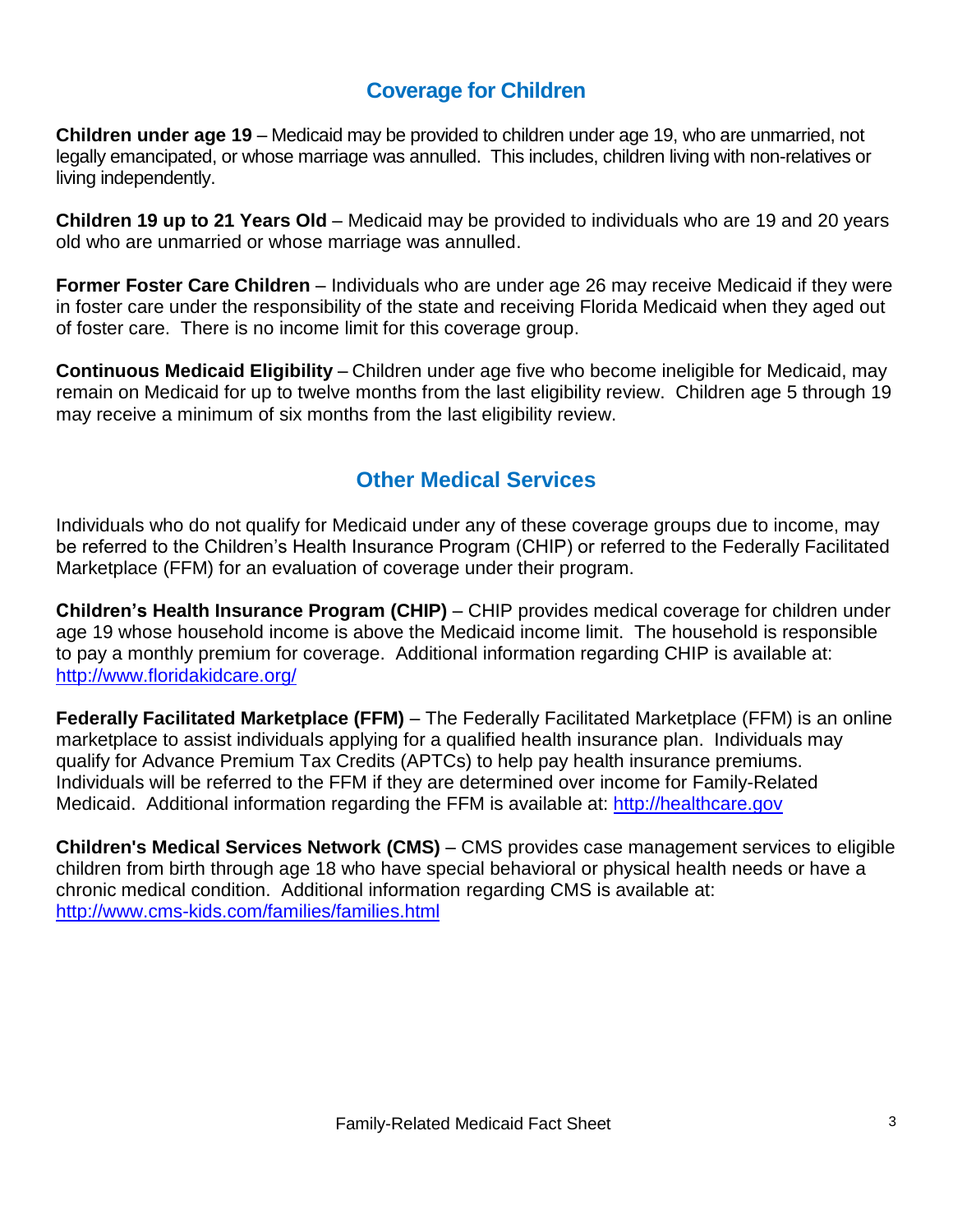## **Presumptive Eligibility**

*Presumptive Eligibility by Hospitals* – Qualified hospital providers may elect to make presumptive determinations based on federal law and state policy for the following individuals:

- Pregnant Women
- Parents and other Caretaker Relatives
- Infants under age 1
- Children under age 19
- Former Foster Care Children age 18 up to 26

The presumptive period begins with the date the eligibility determination is completed by qualified hospital staff and extends up to one additional month or until an application received for full Medicaid coverage is approved or denied by DCF.

*Presumptive Eligibility for Pregnant Women (PEPW)* – PEPW provides temporary Medicaid to pregnant women for immediate access to prenatal care. County Health Departments, Regional Perinatal Intensive Care Centers (RPICC), Federally Qualified Health Centers, Maternal and Infant Care Projects, Children's Medical Services (CMS) as well as some hospitals and hospital affiliated clinics determine eligibility for PEPW. Citizenship and noncitizen status are **not** factors of eligibility. The presumptive period begins with the date the eligibility determination is completed by the Qualified Designated Provider (QDP) and extends up to one additional month or until an application for full Medicaid coverage is approved or denied by DCF.

*Presumptive Eligibility for Newborns* – A newborn child is presumed eligible for Medicaid through the birth month of the following year when born to a mother eligible for Medicaid on the date of the child's birth.

#### **Automatic Entitlement to Medicaid Coverage**

An individual receiving cash benefits from the Social Security Administration's (SSA), Supplemental Security Income (SSI) Program is automatically eligible for Medicaid.

A separate application is not required when Medicaid coverage is through SSI. When the cash benefits terminates, the individual may be entitled to additional months of Medicaid coverage. If the SSI terminates, Medicaid coverage will continue for two months beyond the SSI payment end date to allow time for DCF to review eligibility under other coverage groups. Continuous coverage applies to children losing their SSI benefits.

More information about SSI benefits is located on page 8.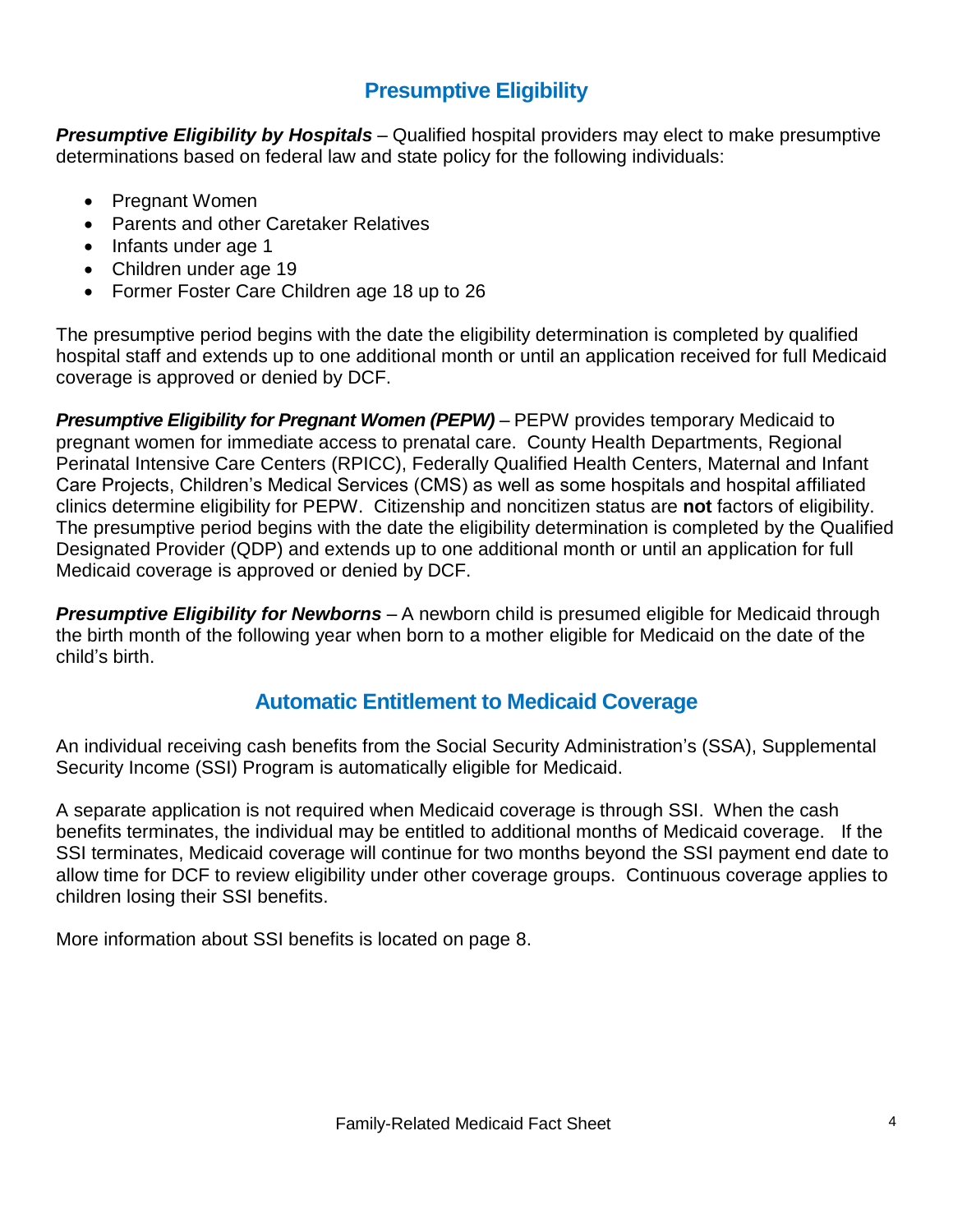# **Medically Needy**

Coverage under Medically Needy is for individuals whose income is to high to qualify for full Medicaid.

Individuals enrolled in Medically Needy may have a monthly "share of cost", which is similar to an insurance deductible. The share of cost amount varies depending on the size of the Medicaid household and their income. Verification of income must be received to accurately determine the amount of an individual's share of cost.

Paid and/or unpaid medical bills must be provided to determine if the share of cost has been met. Once a bill is used to meet the share of cost, it cannot be used again to meet the share of cost in another month. The portion of a bill that is paid by Medicare, or other private health insurance, cannot be used to meet the share of cost. Paid and unpaid bills are tracked according to the date of service.

Medicaid is authorized from the date the share of cost is met through the end of the same month. Outstanding medical bills must be faxed to the local ACCESS Case Maintenance Unit for tracking. An individual may find contact information to your local ACCESS Case Maintenance Unit at: [http://www.dcf.state.fl.us/programs/access/map.shtml.](http://www.dcf.state.fl.us/programs/access/map.shtml)

The Medically Needy Brochure can be found on DCF's Forms and Brochures website at: <https://www.myflfamilies.com/programs/access/docs/medneedybrochure.pdf>

#### **Emergency Medical Assistance for Noncitizens**

Noncitizens who meet all Medicaid eligibility requirements except for citizenship status may be eligible for Medicaid to cover medical emergencies, including the birth of a child.

The noncitizen must file a complete Medicaid application and provide verifications as requested. A social security number and cooperation with Child Support Enforcement (CSE) are not required.

Before Medicaid is authorized, applicants must provide proof from a medical professional that the treatment was due to a medical condition of sufficient severity (including severe pain) that could result in placing the individual's health in serious jeopardy and the date(s) of the emergency. In the case of labor and delivery there is no post-partum coverage. Medicaid can be approved only for the date(s) of the emergency. Generally, hospitals forward a Medical Assistance Referral form (CF-ES 2039) to DCF to initiate an Emergency Medical Assistance for Noncitizens (EMA) determination.

Noncitizens in the United States for a temporary reason, such as tourists or those traveling for business or pleasure, are not eligible for EMA, or any other Medicaid benefits. Exception: Lawfully residing children, up to age 19, are potentially Medicaid eligible.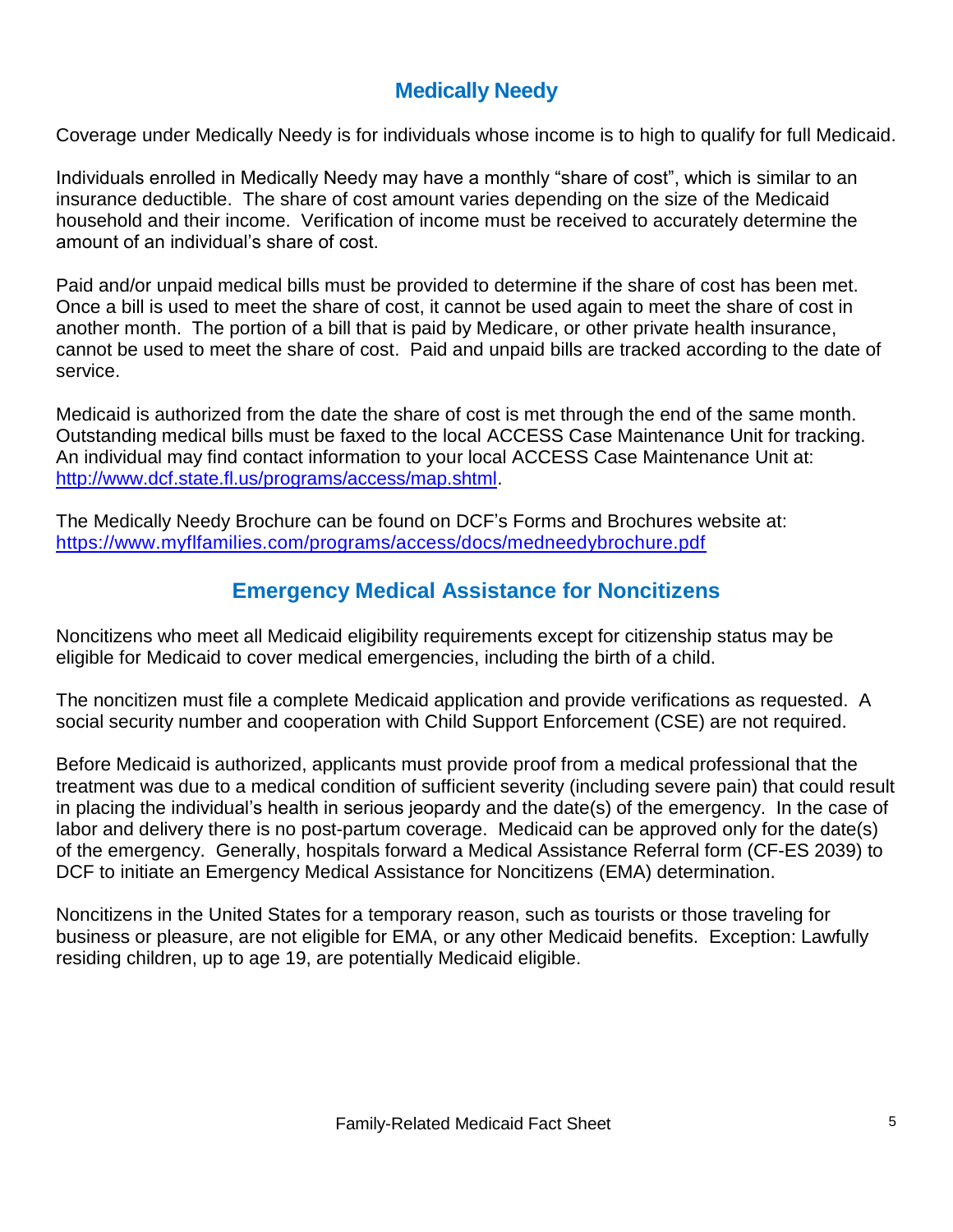# **How Do I Apply?**

Individuals may apply for Medicaid:

- On-line at the DCF/ACCESS Florida website at: <http://www.myflorida.com/accessflorida/>
- On-site at a DCF/ESS Customer Service Center. To locate a service center, "Select a County" from the "ACCESS Service Center Locations" option at: <http://www.dcf.state.fl.us/programs/access/map.shtml>
- On-site through a member of the DCF Community Partner Network. Community partners are listed at: <http://www.dcf.state.fl.us/access/CPSLookup/search.aspx>
- By submitting a paper application, which may be requested by calling 850-300-4DCF (4323), and submitting it in person, by mail or fax. Customer Service Center locations and fax numbers can be found at:<http://www.dcf.state.fl.us/programs/access/map.shtml>
- Telephonic Applications-an initial request to complete a telephonic application should be referred to the Customer Call Center (CCC) or direct the requestor to call 850-300-4DCF (4323).

An individual must create a MyACCESS Account to submit an online application, report a change, submit a renewal or review benefit information at: [http://www.myflorida.com/accessflorida/.](http://www.myflorida.com/accessflorida/) This website is available 24 hours a day 7 days a week. After registering, customers can:

- Check on the status of an application or renewal
- View a list of items needed to process the application or renewal
- View when the next renewal is scheduled
- Upload and view verification documents
- View the share of cost amount if enrolled in Medically Needy
- Print a temporary Medicaid card
- Report a change
- Upload and view documents

Information may also be accessed by calling the Interactive Voice Response (IVR) Phone System, which is an automated response system available by phone at 850-300-4DCF (4323) or the website at: <https://dcf-access.dcf.state.fl.us/access/index.do>

#### **What's Next?**

Medicaid coverage is authorized for 12 months and to continue receiving coverage, a renewal must be completed annually. Applicants and recipients are required to report changes that may affect their eligibility for benefits within 10 days. Examples of changes affecting eligibility include:

- Pregnancy
- Birth of a child
- Receipt of new or increased earnings
- Termination of employment
- Arrival or departure of members of the household
- Changes in living arrangement
- Address
- Relocation to another state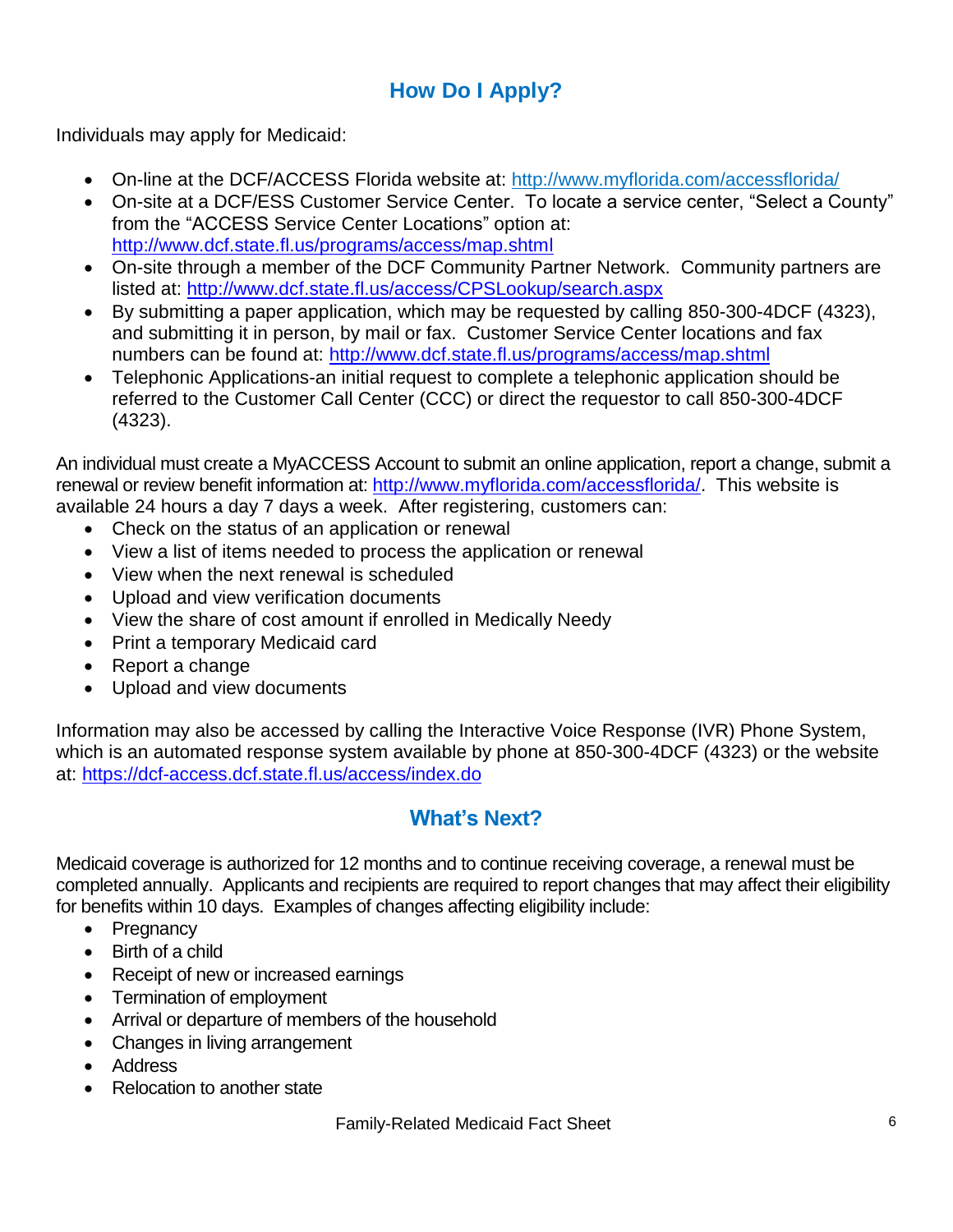#### **Community Partner Network**

The Community Partner Network allows coordination and communication between partner and government agencies, community organizations and other entities. Agencies, organizations and entities may contact a Community Partner Liaison to assist with inquiries about the ACCESS Program or to become a community partner. A Community Partner Liaison acts as a point of contact for the ACCESS Program and provides trainings and other informational program brochures and forms.

The Community Partner Liaison for each county can be found at: <http://www.dcf.state.fl.us/programs/access/liaisons.shtml>



**<http://eww.dcf.state.fl.us/ess/communitypartners/>**

Family-Related Medicaid Fact Sheet 7 and 7